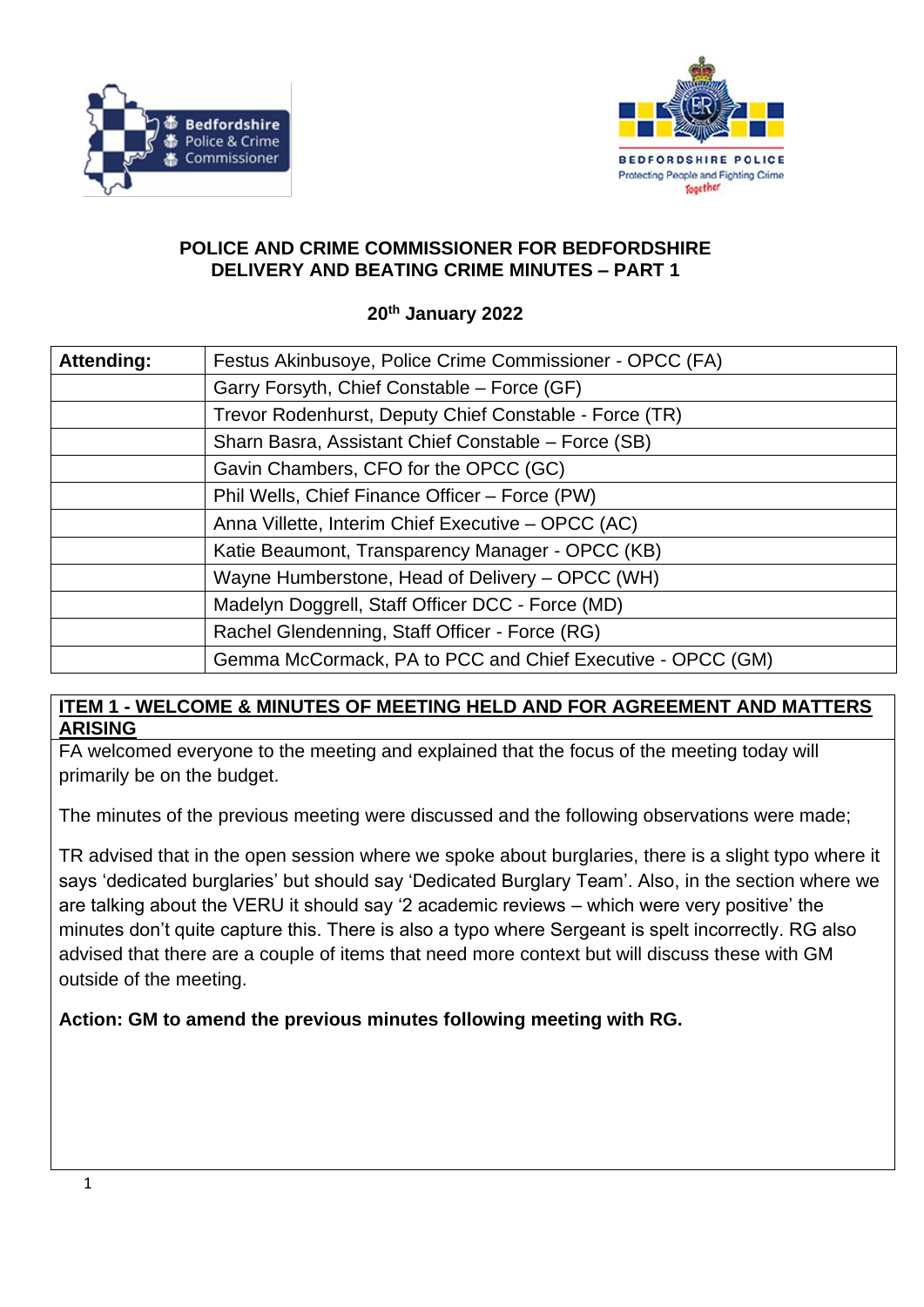



# **ITEM 2 – OPCC QUESTIONS OR ITEMS TO RAISE**

#### **2.1 Actions from previous meetings**

The actions from the previous meeting were discussed and updated as follows;

**31 –** GF advised that this was going to be raised at the Chief Executives Forum, the meeting took place but unfortunately none of the Local Authority Chief Executives were in attendance. Action to be carried forward to raise at the next Forum meeting. **To remain open.**

**73 –** WH advised that contact has been made and this has now been picked up with the Force to progress. **Action to be closed.**

**94 –** GF advised that he some information which he will be sharing in his update later on in the meeting. **Action to be closed.**

**98 –** FA advised that he has checked and the names of the Officers now are on there and thanked TR and SB for their support with getting this done. FA shared that he is seeing more of the priority setting dates on the website which is really good as when they are coming up, FA is able to share them on social media and noted that the community teams are also sharing that information as well. FA queried that he is not yet seeing the photographs and the contact details apart from the one for Police HQ. GF advised that this is populated through the police.uk portal and the national publication does not allow the publication for any photographs to be put on there. GF stated that as we migrate to the single online home then we will be in a position where we can route enquiries directly from members of the public to the local teams. However, even on single online home there isn't provision in the national framework for photographs to be on the site. FA queried if we are unable to have photographs could we have contact details apart from just the HQ address. GF advised that there will be separate routing to the neighbourhood teams that is available as part of single online home but it doesn't give individual email addresses either. GF advised that we will be migrating to single online home in February 2022 and will pick up with the lead on this as to why we are not able to provide photographs. **To remain open.**

**102 –** FA thanked everyone for their help with this and said that is has been really helpful to see the partnership working much better. KB advised that she, PW and RG had a meeting where we have put all of the information on the old template for this month however KB is working on a new template to make it more accessible for the public to understand what it is they are looking at. FA agreed that while it is good that we are having more of this information, the way it is presented on the website makes it more challenging for people to be able to navigate through it. **Action to be closed.**

SB asked if we had bottomed out the quarterly reporting as previously we were submitting quarterly data when the quarter had not been completed, for example, in December had to reference December to date and Quarter 3 to date whereas, if we delayed it in line with every other quarterly reporting to the following month we would have the full quarter. KB advised that she has looked into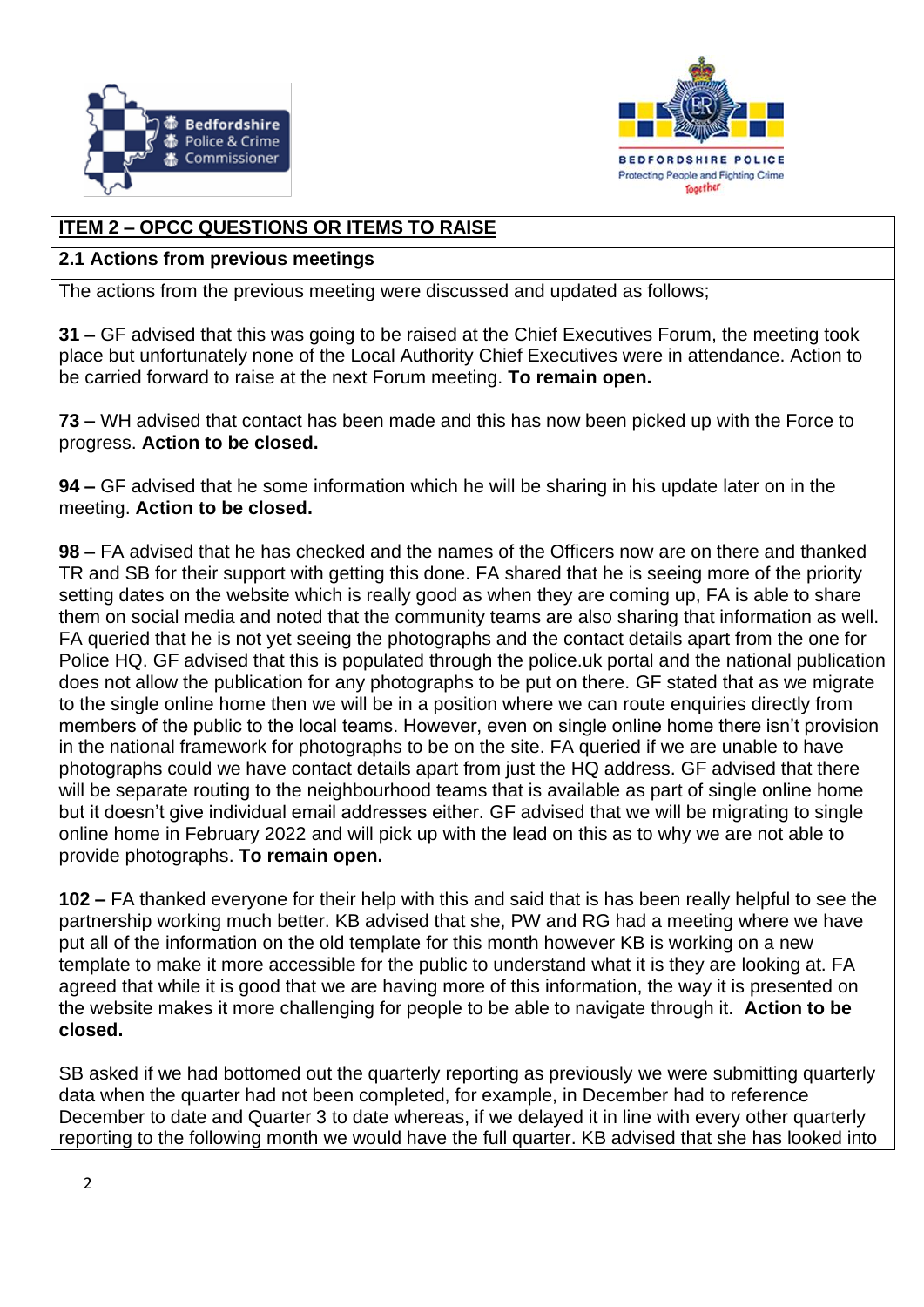



this and said that this was one of the main issues with the old template and the text which is being used and has reworked all of that to make sure our quarters match.

PW advised we are going to try between us, to link what is being put out in the public domain to the Police and Crime Plan so for each of the six headings, you can actually put some of this data underneath it.

RG advised that we are aligning the SIO to the Police and Crime Plan and said that KB has done a really good job in relation to that.

**104 –** AV advised that this was one of the cases referred to at FEB where we got people into a room who could make decisions and is really pleased that we have been able to put to bed the whole drop down box issue and colleagues from Information Security have been assisting with how we move information from the Force into the OPCC in order that the model within the Victim Care Team can now change. Instead of putting the onus on victims of crime to contact us, they will be able to make contact with victims of crime. A huge thanks to everyone in that meeting for getting this resolved and we now have a deadline to get the information security side of things properly bottomed out through as appropriate assessment. Next month between AV, the Force and Simon Powell we will be able to provide an update on this. FA agreed that the outcome from this will be very positive for the victims given the fact that the number of calls the Victims Care Team will be able to make will go through the roof. This drop down alone will be able to make a huge impact in the outcome of the Victim Care Team. FA also thanked everyone who has been involved in this. **Action to be closed.**

**106 –** KB updated that she and RG have made amendments to ensure that it is clear that its split into parts 1 and 2. The final draft has been sent to AV for final review and sign off so it will come back to February's meeting for everyone to review it. **Action to be closed.**

**107 –** PW will report back to the meeting in February but will provide FA with some information ahead of the next meeting. **To remain open.**

**109 –** SB updated that there are two different programmes that are running in relation to tagging, one is a serious acquisitive crime electronic monitoring scheme for which Bedfordshire is a pilot. There are 16 people on that tagging system and what that involves is previously we would have information about those individuals, what we do now is every day we have a return that we submit and those crimes are then mapped against the activity and movement of all the people who are on that scheme. Of those 16 people, we have had one person that was arrested, charged and recalled because he committed a crime in one of our areas. In addition to that we have a buddy scheme that is a voluntary scheme which is part of Crown Court Community Orders. We have 4 people on that scheme, 2 of which are well known and recognised burglars and in the time that they have been on that scheme none of them have committed any offences. FA asked in terms of the outcome of Etagging and the one person being recalled back to prison, are you happy for that information to go into the public domain, SB was in agreement. **Action to be closed.**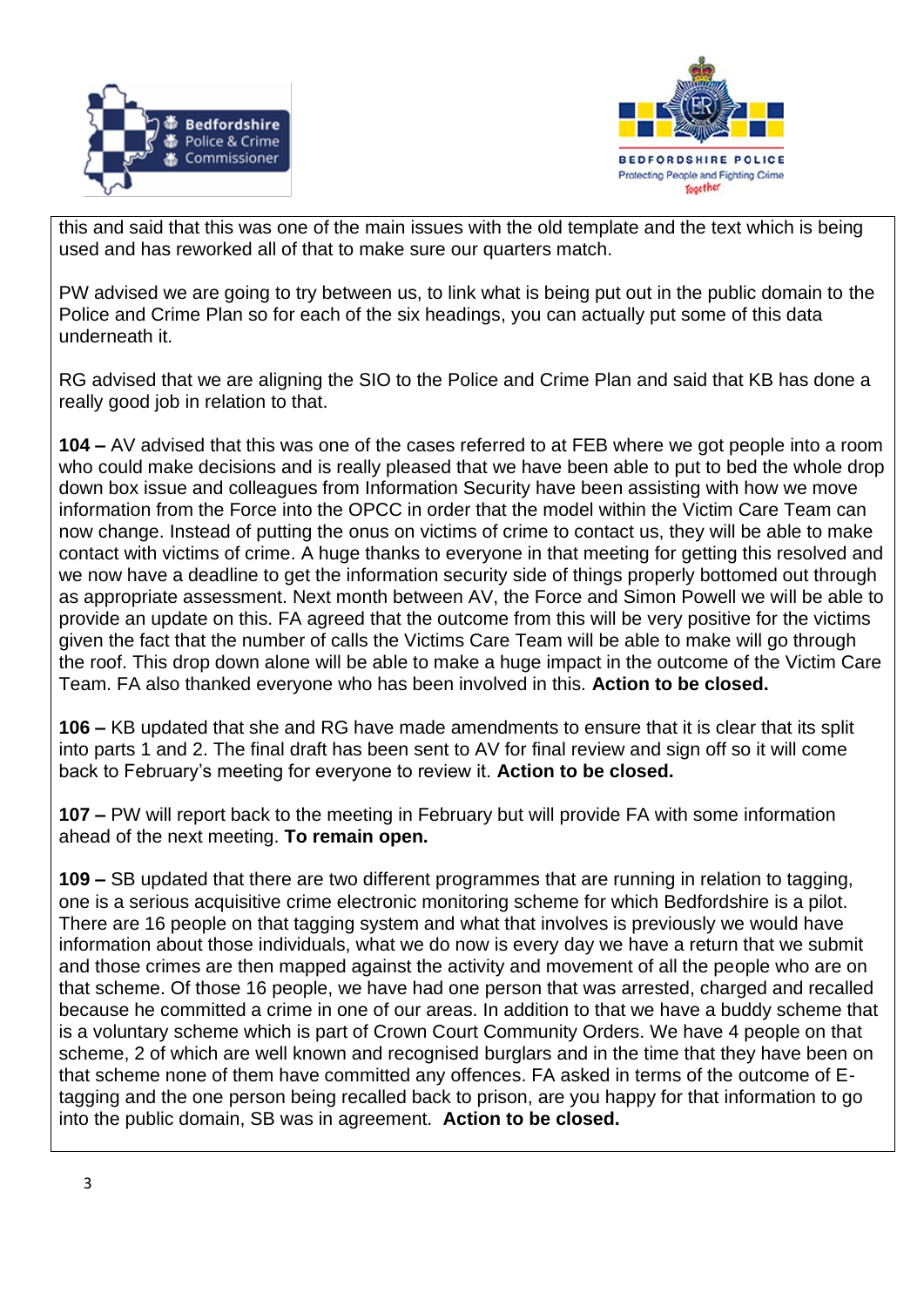



FA thanked everyone involved in the good work that has been achieved with burglary rates, detection, and solved rates.

## **2.2 Information Document – December & January**

KB updated that RG has provided all of the information and the only thing that was outstanding is the 999 and 101's that we have had a discussion about and are going to take up outside of this meeting. We are also still waiting on the VERU report but as this meeting has been brought forward a week she will contact SB so that we can get it published.

# **ITEM 3 – PERFORMANCE FOCUS**

## **3.1 Crime performance figures with restricted detail**

SB provided some overarching headlines in regards to performance. In terms of Custody, in December we saw a decrease in the number of people coming through in both custody suites and that comes on the back of some really high throughput in particular, October and November. We track Custody throughput day in and day out and at the moment there is nothing to be concerned about on that front. We have a new Custody facility opening soon and we will want to make full use of that. In terms of those coming into Custody and those being refused, what we have seen is further high numbers in December. We have seen average levels right through until October but both November and December saw refusals go up. Those are reviewed on an individual basis so when you look at the numbers, in December 23 people had their detentions refused, those are reviewed on an individual basis by both Inspectors and then by the Chief Inspector within Custody to pick out any leaning that comes for the Officers and or Custody Sergeants to refusing. That is reported through different arrangements in Criminal Justice Custody and to SB, happy to say that there is only one case there that we have reviewed and taken back for learning for the Custody Sergeant not the Officers in terms of thresholds to bring into Custody. We have seen a reduction time for people waiting to come into Custody, we have seen a gradual decrease from October, November and that has continued into December. Some positive news on those who are coming into Custody, previously we have had an average of around about 26% of people who are then charged and around about 30% of people who are no further action. We have seen an increase in December of those who were charged which is 30% and a decrease of those who were no further action which was 28%.

SB stated that we saw a regular increase of children who are detained in Custody which was previously reported, it peaked in October to 75 children in that month. We have seen a decrease in November and SB confirmed that he is pleased to say that in December that has gone down to 37 and that is more like what we would expect on average. There are two sides to that story, one in terms of Officers arresting but we have got to be cognisant of what the children are doing and the fact it may necessitate an arrest. The number of children detained overnight peaked in October and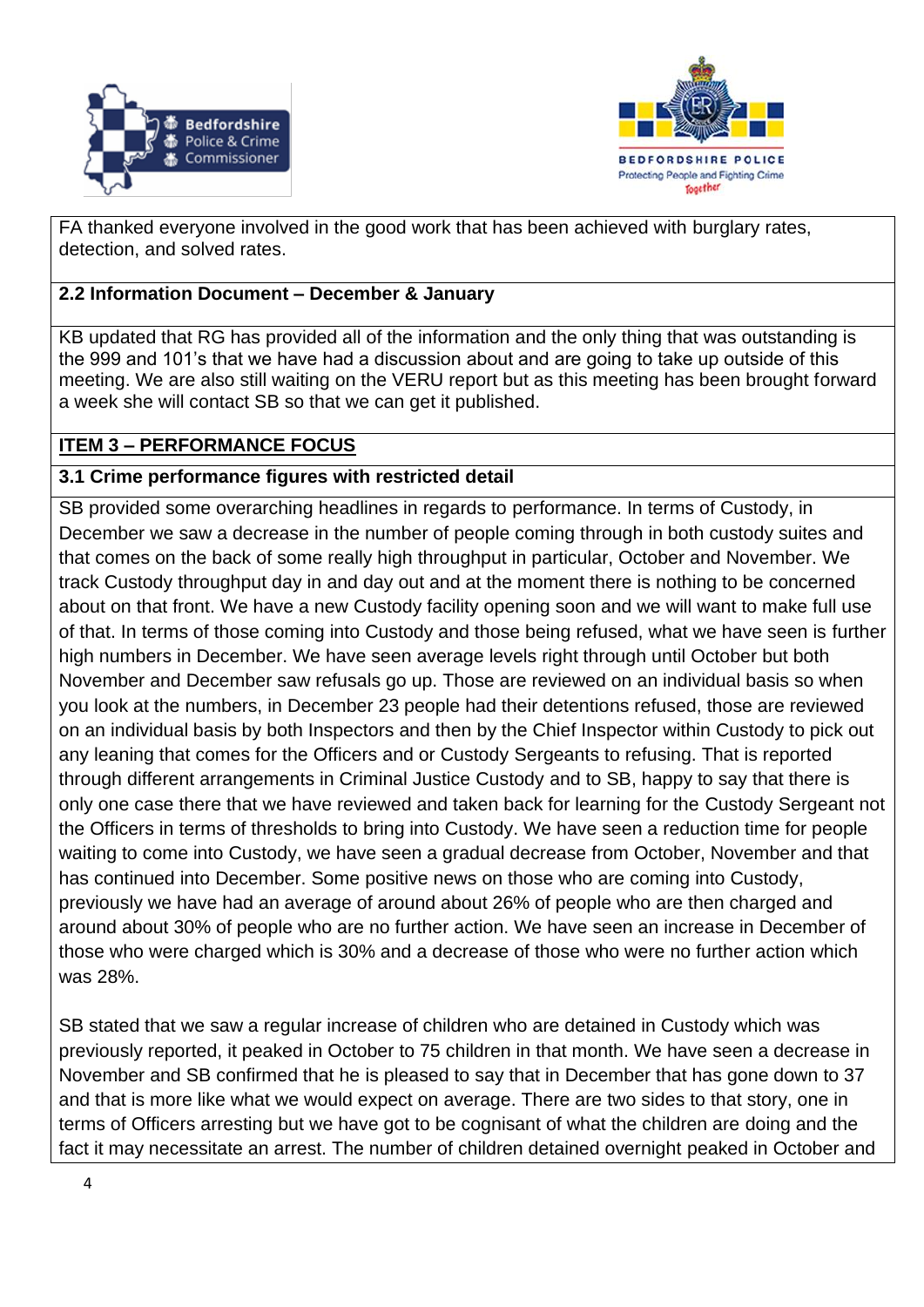



November, but that has gone back down to average levels in December, and we had 13 children detained overnight. That means that they were within our Custody environment, and it might have been down to when they were arrested and they were arrested within those hours and therefore detained overnight. In December we had no children who were remanded in Custody.

In terms of general crime performance, we are currently sitting at 138 crimes per day that is year to date against the 133 last year and 153 pre-pandemic. Although crimes are going up, they are only going up slightly from last year which we know was a unique period. The solved rate sits at 10.5% against 12.5% last year and 10.7% pre-pandemic. In terms of domestic abuse, crime remains lower than in previous years and performance is strong in relation to solved crimes that is due to the day to day drive on outstanding suspects for domestic abuse.

SB stated that rape performance remains strong with a strong solved rate and that puts us  $6<sup>th</sup>$ nationally. We have seen consistent improvement and are getting other Forces coming in to see how our Rasso operate and what they do. In terms of the VEO's and IDVA support who primarily support the victim, what we should see is much more favourable victim satisfaction, in terms of the outcomes that is solely responsible by the Investigating Officers. We know that the team is under pressure because we have had an increase in reporting rate, however we must balance the wellbeing of the officers and their capacity. What we have seen in December is that reporting has settled down to a level whereby we are happy and confident in that our public and communities have trust in reporting but it is also at a level where our teams can manage it better. FA advised that his hope is that the more we look after the victims, the more that they might be able to engage with the process, as one of the reasons why some cases don't progress further is because the victims decide that they don't want to be a part of this anymore.

GF shared that we used to be consistently in or toward the bottom of performance in the Rasso detections and for the last 8 months we have consistently been more towards the top for Rasso detections. His ambition would be to retain our position. The VEO's will be of particular importance given the pressure on the courts as we have seen with the backlog, rape victims have had to stay engaged for quite a period of time which is a bigger challenge.

In terms of recorded crime of burglary, we sit below our most similar Force's crime rate which is positive. It is still higher than we would like to see and year on year we have seen 368 fewer victims of burglary in this year compared to last year. The solved rate has improved, and we are currently sitting  $24<sup>th</sup>$  and that is an improvement from  $32<sup>nd</sup>$ . We are again above our most similar Force. One individual can make a lot of difference depending on how many offences they commit, and we have someone in the bank who will improve that further.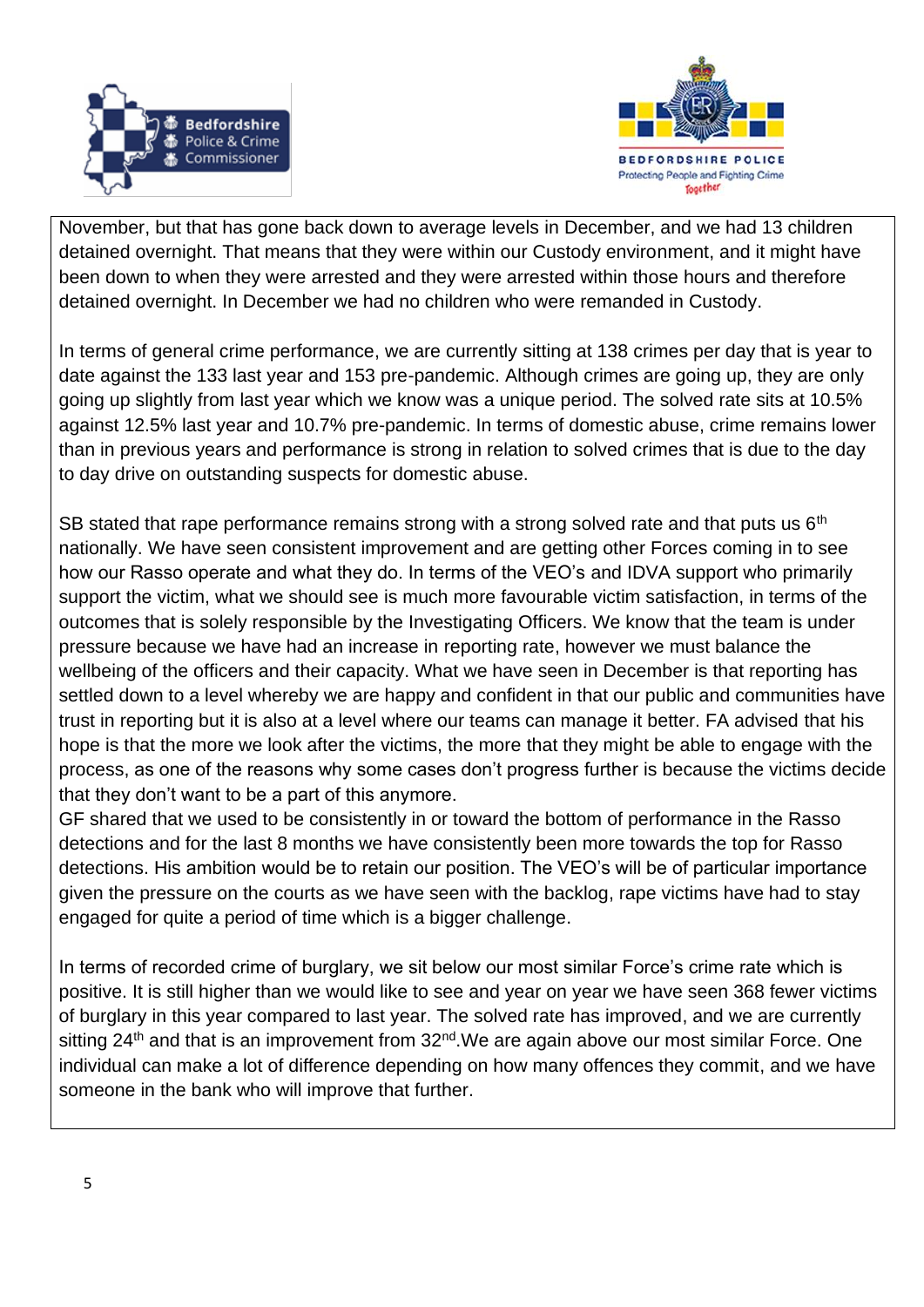



In regards to the Force Control Room, we have had three months where we have changed the system. We have a Gold Group that is chaired by TR where we focus on all key areas in terms of performance, people and processes. Right now, we have 6 vacancies within the call handlers and that is against an establishment of 54 and 6 vacancies for radio agents against an establishment of 54. We have now got 4 successful applicants who were delayed during the process and one who is returning, so in total we have 5 additional staff who will start their training course on the  $7<sup>th</sup>$  February 2022. We have changed the way we are recruiting and this week alone we have gone to a new Agency called Kratoon and have already received 25 applicants this week who have passed their assessment and will come into our process.

In terms of performance in October, November and December, we have seen improvements month on month. When a call comes into the radio agents, it has gone down each of those three months from 3 minutes, 2 minutes 56 seconds to 2 minutes 47 seconds. We picked out domestic abuse as a key area and we want to map progress there.

In terms of answering 101 calls, the service levels have improved and hasn't come as a consequence of the abandonment rate, as this is going down as well. Since the introduction of the new IVR, we introduced in December the opportunity of functions and have prioritised some of those and we have seen some immediate improvement. The 101 average handling times in October it was 26 minutes 52 seconds, in November 26 minutes 44 seconds, in December we made improvements and just because of the processes this was 9 minutes 04 seconds and then when we introduced the new IVR that has gone down further to 5 minutes 40 seconds. FA advised that it would be good to also know if people are opting to be called back. GF shared that we are seeing a reduction in the overall number of 101 calls which tends to indicate some of the volume previously was failure demand and we are also seeing a drop off in the webchat which is an indication that the IVR process is working effectively.

# **3.2 ASB Report**

FA shared that he was very impressed with the report and passed on his thanks to SB and Jamie for their hard work. FA asked in terms of the antisocial behaviour, that he started to see that the spike tends to be around May, June and July and queried if this is due to the school summer holidays. FA asked if we are seeing the allocation of resources aligning with those spike periods.

SB advised that it is not necessarily the alignment of resources, but what we do is adjust our plans accordingly and draft in some of the support team. We start to look at what messages we need to get out in April/May time to help support a reduction in ASB and then we will pick up as part of FTTCG if we need to realign resources accordingly to match any incidents. FA shared that the OPCC will again be funding the summer of fun, but this year it will be for the whole 6 weeks school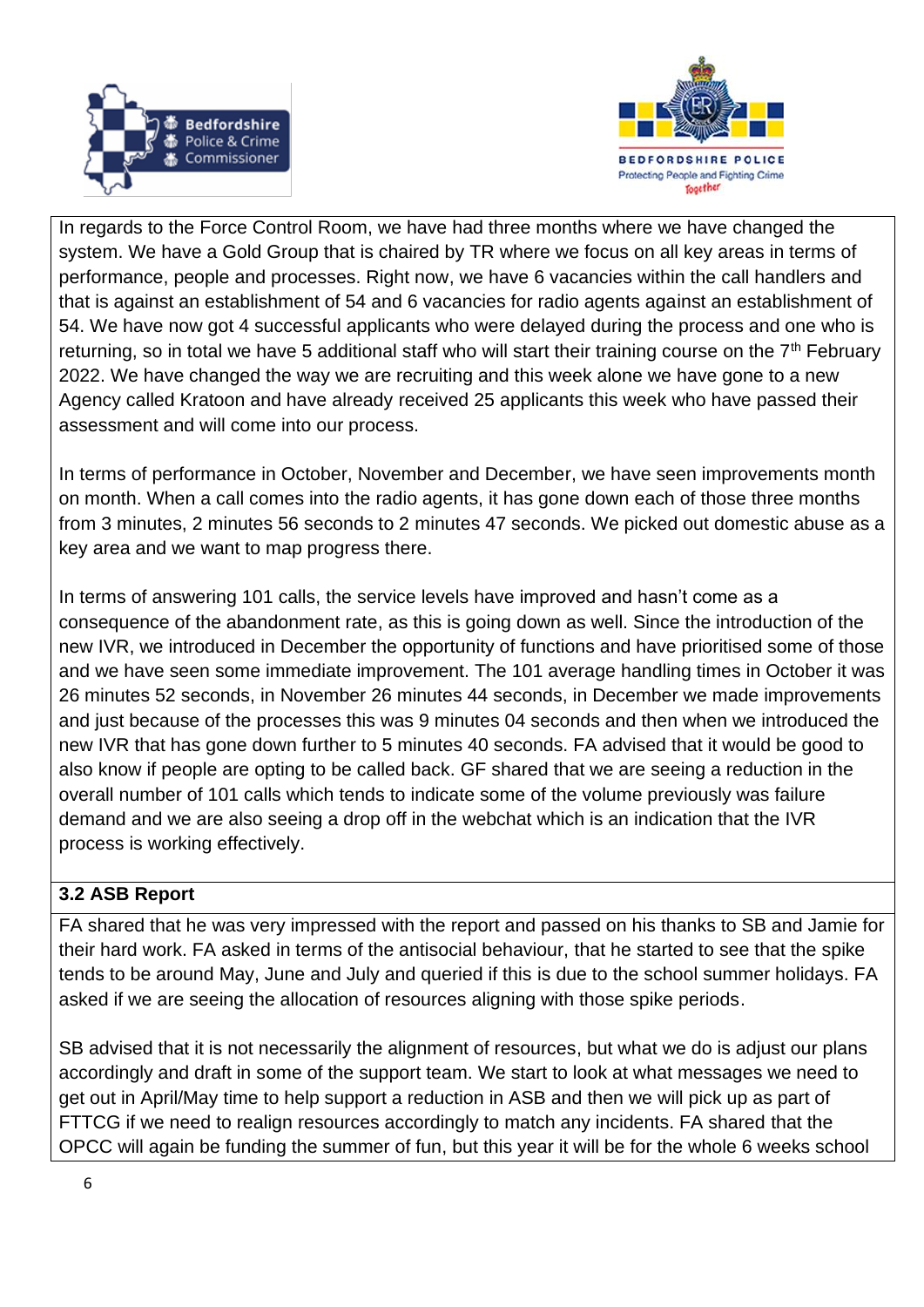



holiday in the summer. The plan is for us to run this in partnership with the Local Authorities so that we can do more for a longer period of time and that it will be interesting to see if this is reflected in the figures we see after the summer holiday. AV advised that this will be a much more targeted programme for children who partners and local authorities have identified would benefit from that kind of support.

# **ITEM 4 – CC UPDATE**

## **4.1 Verbal Update**

The NPCC are doing a piece of work around inclusion and race and we have had a number of discussions at Council. We are looking to bring forward the draft plan of action with an appropriate forward and are taking that to Council and looking to publish it in February 2022. GF stated that he is the Chair of the Stakeholder Group and sits on the Programme Board, the APCC are represented at both of these Board by Richard Denham and the PCC of West Mercia also sits on the Programme Board.

FA asked what the Force is doing to be prepared for the fall out as either way, whatever the NPCC decides, there will be some kind of a fallout. GF shared the NPCC position is likely to feature in the forward of the plan rather than being a separate position so the plan will be the focus and the forward will cover off the bits that we think we need to maintain the appropriate level of stakeholder engagement as necessary for the effective delivery of the programme. He stated that we want to focus very much on the plan itself but in terms of what we are doing as an organisation.GF completed some media interviews last year talking about the Force's position, part of the Supervisor Executive Sessions we are doing now and will take place before publication of the plan nationally, is including the narrative for supervisors at every level in the organisation. It focuses on the inclusivity work we have done around BU and focusses again on the forward agenda.

AV agreed that the Force is in a good place due to GF's leadership nationally on this issue and that we do need to be mindful of that fact. It is one thing dealing with local press but another thing dealing with Sky TV, The Guardian and the Sunday Politics Show who will inevitably want to feature both the Force and PCC because of GF's role in this and the impact that the changes which have been made in Bedfordshire over the last year. We need to ensure that we have plenty of notice due to the role that we play in this and from a Comms perspective we need to make sure that we are really well briefed and know exactly what it is we are doing.

#### **Action: GF to update AV and Comms regarding the work that has been completed and the current position.**

# **4.2 HMIC Update**

We have got the draft report for our HMIC Inspection which took place last year. We are currently in the process of factual accuracy, checking that report which we will feedback to HMIC, but there will be some minor details that we seek to change although nothing around the contents of the plan. The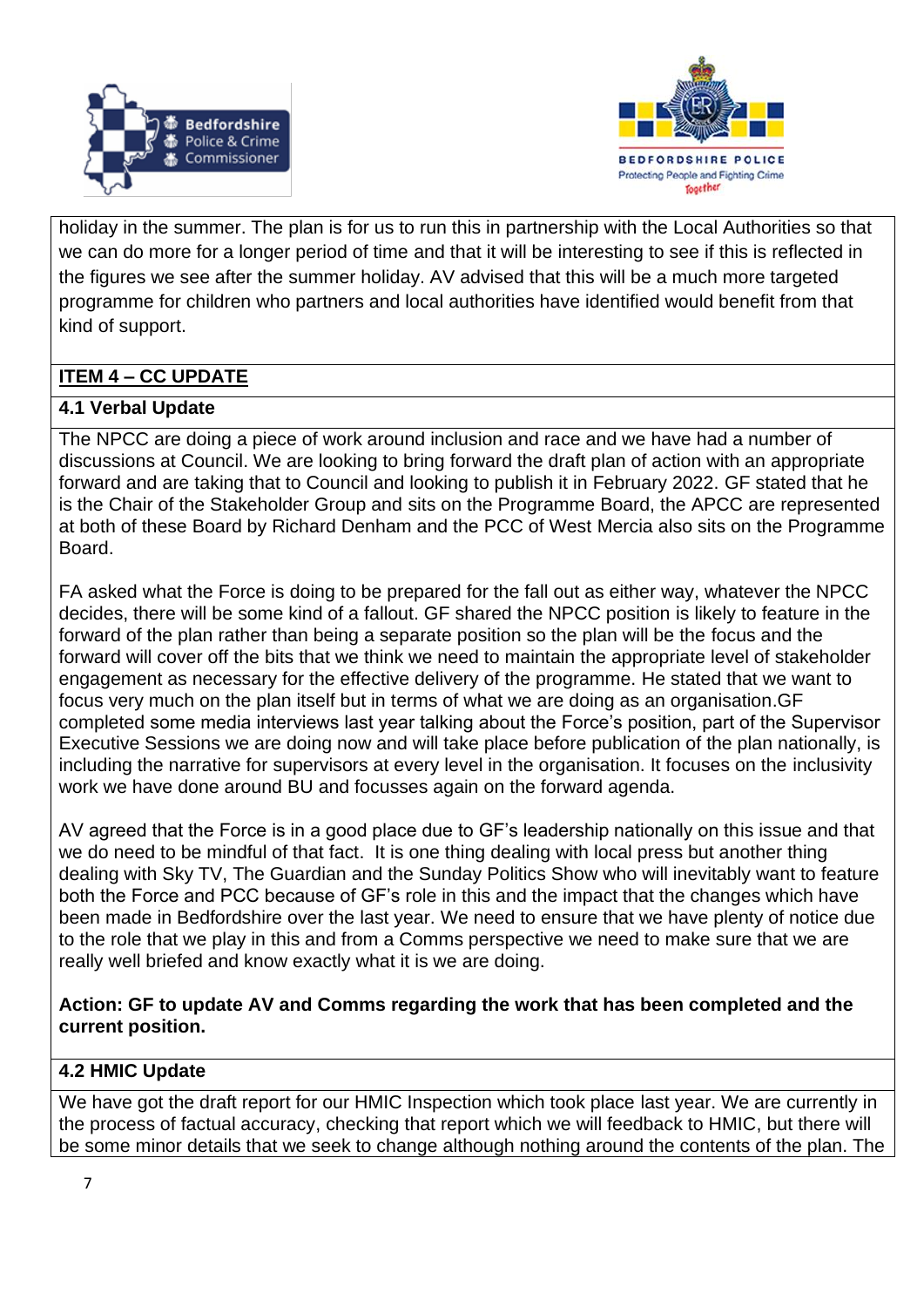



publication date hasn't been set but we anticipate that being around 8 weeks from now. We are published in a cohort with a number of other Forces and some of them are probably going to take slightly different positions to us in terms of their factual accuracy which may delay it a little. GF advised that he is enormously grateful for the whole organisation in the support they have given in getting us to the position before the inspection.

# **ITEM 5 – LEADERSHIP AND CULTURE**

### **5.1 Chief Constable Complaints**

KB advised that we have two outstanding Chief Constable complaints. We are unable to go into detail however it has highlighted the need for us to look deeper into a delegated scheme of responsibility as the overall trend of Chief Constable complaints that we are receiving are for things that GF has delegated. KB provided reassurance that she is going to be taking this outside of the meeting and making sure that a further update is provided outside of this meeting in regards to the two ongoing complaints.

## **Action: AV and KB to discuss this further with PW and TR.**

### **5.2 Reviews**

KB updated that all of the reviews that were outstanding in November 2021 have now been completed and no serious concerns have been raised. There was a formal OPCC oversight that was submitted to the Professional Standards Department, one was in line of a data protection reporting, nothing major but to just highlight to the Office that if there are any questions surrounding Data Protection it should be reported. The second was in regards to monitoring of student officers, PSD have formally noted it and added it to their log.

# **5.3 Culture Update**

GF shared that the Supervisor Executive Sessions started yesterday and we had 84 staff attending over two sessions where we are reinforcing the culture piece across the organisation and some of the context and challenges that we have. They were really good sessions, and we have another 4 sessions planned over the next couple of weeks.

# **ITEM 6 – QUARTERLY REPORTING EFFICIENCY**

# **6.1 Force Demand Paper**

PW updated that we had a partial complete strategic demand assessment come to FEB earlier this week, we are awaiting some information from Herts and Cambs to finalise the collaboration piece and once this has been received, will discuss with AV to decide on what needs to come back to the next meeting.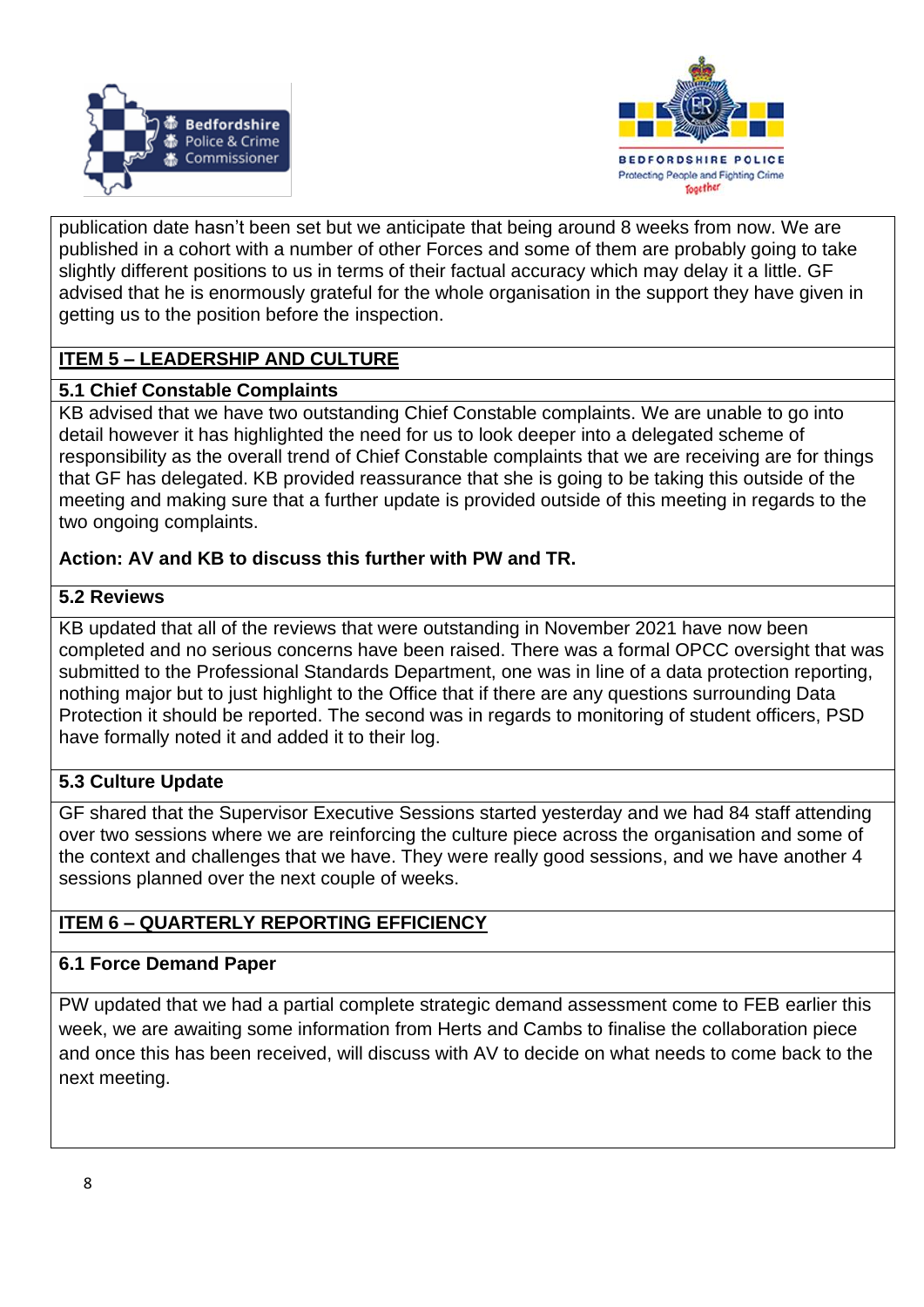



#### **6.2 Precept/Budget Paper**

PW advised that we received a provisional settlement received on the 16<sup>th</sup> September 2021, we are hoping to receive the final settlement late January 2022 but we are not expecting any major changes to that. It could be that the paper that is submitted to the Police and Crime Panel is without details of the final settlement and we just need to make that clear.

There are some things that are outstanding around counter terrorism special grant but that is not uncommon and we usually find those out just before the financial year starts.

The provisional settlement allowed for an increase in court grant of around £4 million between 2022/2023 and 2021/2022 and that mainly covers the cost of the National Insurance increase and extra Officers around the Governments 20,000 uplift programme. In addition, FA has been given the ability as PCC to increase Council Tax by £10 for Band D and that means that not everyone will pay an extra £10, those who are Band D and above will pay slightly more and those who are Band C and lower will pay slightly less. If you take this option to increase precept by £10, that will provide a further revenue stream of £3.9 million and will take account of our recovering tax based position which for 2022/2023 looks to be around 3.39% but if we didn't have that increase, the £10 increase in precept would equate to around about £2.25 million.

In addition to this in 2021/2022 and 2022/2023, we are seeing an increase in our collection fund for 2022/2023 of around £750,000 and we see that as being a one off increase although there will be surplus collection funds moving forward but not of that size. Overall we think that the income, if the precept is increased by £10 into the organisation would be a total of around £8.6 million. Since 2010/2011 through to the current day, the Force on a budget of around £125 million average has had to find around £45 million in savings and has seen the number of Officers in the Organisation drop from 1264 to 1067 and has gradually built that back up to a figure of 1351 in 2021/2022. That means that the Force has taken as many non pay and pay savings as it can and therefore the only way to generate savings moving forward will be a reduction in service.

We use a process every year which is called the Priority Based Budget and Process to review those service levels and we look at service levels below the current and above the current just in case there is the ability to invest. We have done that again for this year so have a good idea of what services would be affected if a £10 increase was not recommended. The budget for the Force is roughly comprised of 80% pay and 20% non pay and therefore the majority of savings would need to come from that 20% of the budget rather than the 80% of the budget. In terms of what expenditure increases against that additional funding, the Force have identified savings of around £600,000 but there are additional costs that the Force will need to incur which literally allow us to stand still. They are things like pay award which is estimated at 3%, general inflation at around £350,000 which is based on a blanket 1%, apart from fuel at 5% and utilities at 10% and in doing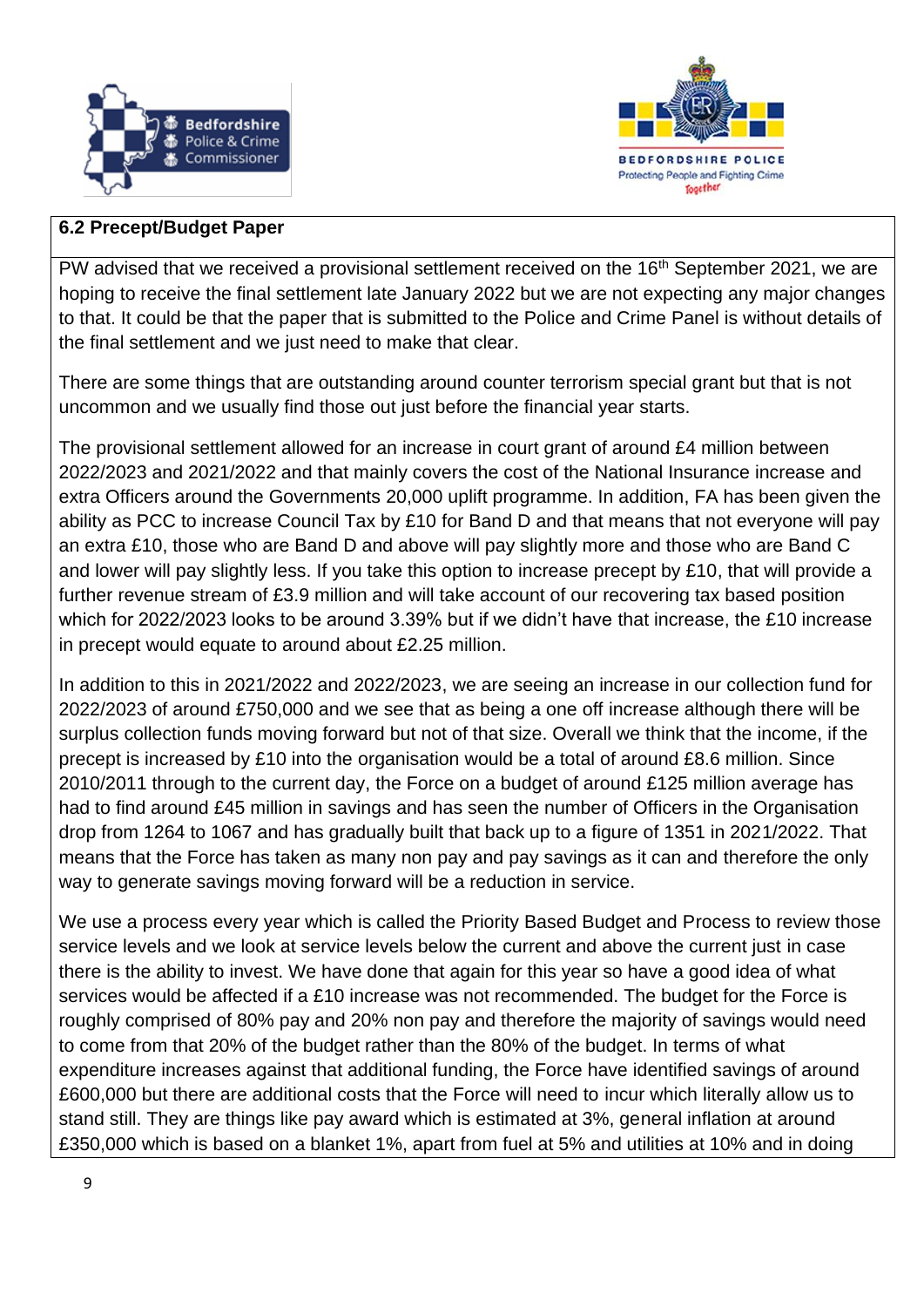



that we do recognise that through the year we will see variations in each of those and the Force will need to absorb the additional costs or benefit it receives. National Insurance increase which has been nationally mandated, the Police Officer pay costs have been mandated through the grant, incremental increases through the nationally set pay scales, the cost of borrowing and national and regional contracts. They come to about £6.8 million of that £8.6 million additional funding. The actual amount of growth that is shown in the report is therefore quite small but pertinent in terms of the growing workforce we are seeing which requires us to invest heavily into fewer resources and professional standards as well as supervision with a hugely growing inexperienced workforce, that will also assist us in terms of Officer retention.

We have looked at investment into ICT around efficiency of the organisation and how we can transform processes moving forward. Regional Policing capability linked to our serious and organised crime footprint across Bedfordshire and also some of that service to the victims and investigations around victim investigation and engagement staff.

We are suggesting as a Force to FA as the PCC that if he increases the precept by £10, the Force will deliver an additional 72 Officers. Those will be allocated – 4 into ERSOU, 18 into the Force Control Room, 4 into Rural Policing, 5 into Training Professional Standards, 8 additional Supervisors and the remaining Officers will be split against Response and Crime. We will need to recruit those over the period of 2022/2023, but we do anticipate in the Force Control Room, Supervision and the Rural Policing area will be looking to have those posts filled in the first half of the new financial year and in the other areas, we expect that to be delivered by the end of the new financial year. As a result of that we believe that we will be getting enhanced service through extra Victim Investigation and Engagement Officers, Enhancements into the Force Control Room, Enhancements into the OPCC in terms of delivering and driving the Police and Crime Plan and greater ability in future years to fund the capital expenditure form revenue funds rather than borrowing reducing long term costs in the future.

We think all of those investments not only link with the Police and Crime Plan but also think they link into what we expect to see as some of the areas that require improvement from the HMIC. In terms of the longer term, the settlement did include an indicative figure for 2023/2024 and 2024/2025, they were a total of £100 million extra into Policing in the first year and another £150 into the following year. We expect those to be something like £0.9 million extra in 2023/2024 for Bedfordshire and £1.4 million in the following year. Some of those costs around Officers are likely to increase above those figures in 2023/2024. In 2023/2024 we expect a gap of around £0.9 million and a gap in 2024/2025 of £0.6 million, both of those can be bridged through the budget reserve that has been built up over a number of years in the OPCC to help with some of those budget gaps. It also gives us the ability to understand what additional savings can be made in 2023/2024 and 2024/2025 linked to some of that work we do around looking at our services and the level of service we are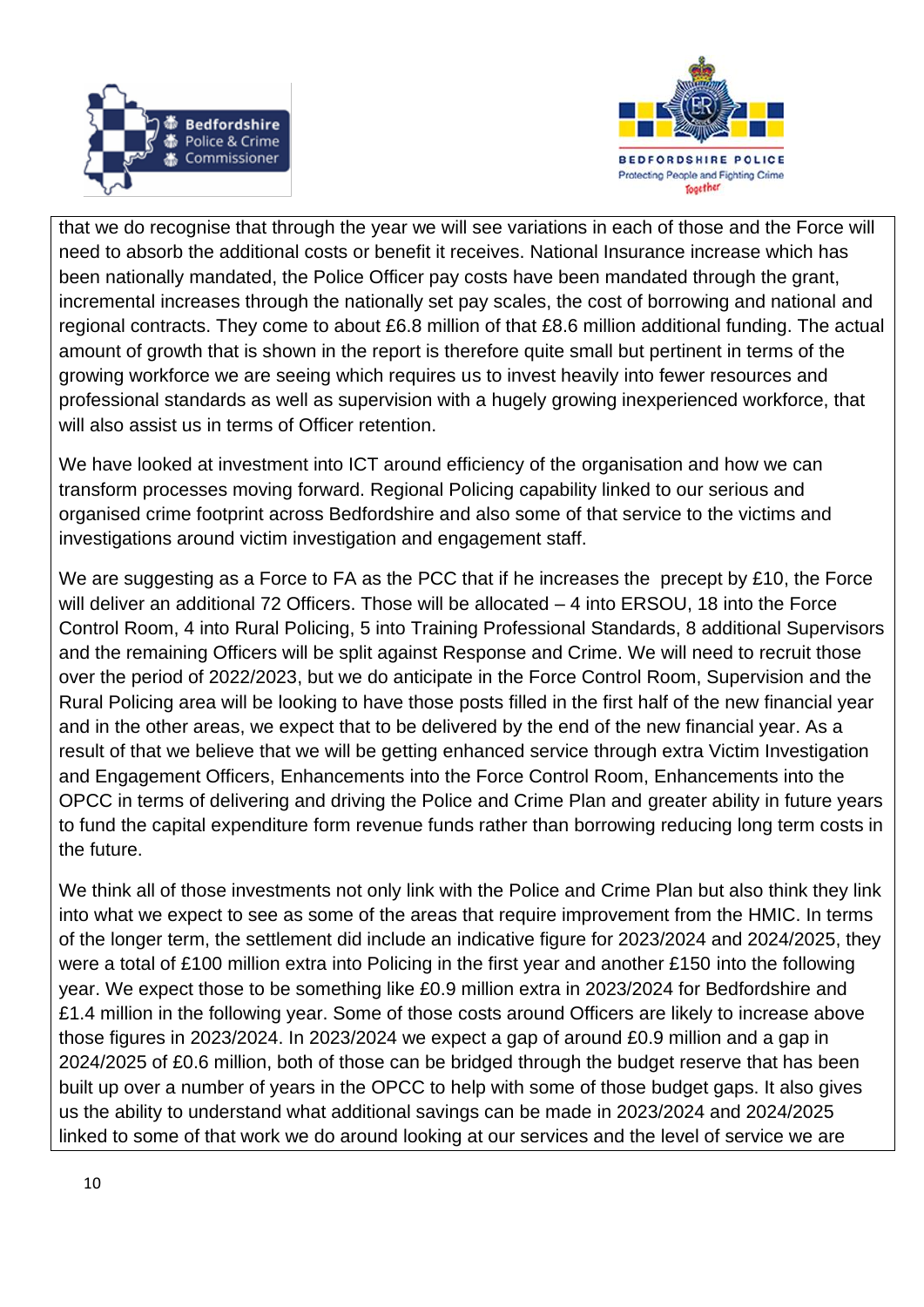



providing. In terms of the medium term outlook, a lot of that can change and the Funding Formula will most likely kick in during the middle of our long term plan.

FA thanked PW and his team for the incredible amount of work they have all done to put us in the picture of what the Force needs. FA also thanked GC in his support with keeping FA updated on what is happening.

FA asked if we have a breakdown of how much each of the Banding areas will be paying? PW advised that in GC's covering report that is submitted to Panel it sets out the rate for every band. It will show this in fractions rather than pounds.

## **Action: PW will provide the Banding cost increases to FA.**

FA asked in relation to the pay awards, as we don't know what the actual recommendation will be, is PW happy with the inflation being what it is at the moment is he happy with the projections put in place? PW advised that we are trying to put an estimate in of what we think the Police Review Body will come up with and at the moment the 7 Forces within our region, 5 are using 3%, 2 are using 3.5% so in terms of our estimates, we are consistent with all of the other Forces in our region.

FA asked if we have factored into the budget the money that is collected from Proceeds of Crime Act (POCA) and what happens with that money?

PW advised that POCA is an income target within the Force budget. Going back to 2016/2017 when we were struggling to balance our books we included an income target to help us balance our budget. The Force has a £250,000 income target it has to meet, if it doesn't meet it, it has to absorb it from elsewhere within its overall budget. As long as POCA hits 250k, the Force is able to manage the budget and not try and fund it from elsewhere. Anything over and above the 250k, there is a conversation between the Force and OPCC in terms of what happens with anything that exceeds that budget. For the last two years, we have been around 180k – 200k mark but we think this year, as we come out of COVID a bit more, we think we will be on target. When we put the 250k target it, that is how much we were getting which was pre COVID. FA advised that he would like us to be using some of that money towards programmes in the community to prevent further victimisation of people. FA would like to be able to demonstrate to the public that the money we are taking from these criminals is being put back into frontline policing but the excess we need to be putting that back into the community directly in terms of programmes to support victims and to prevent further serious crime.

GC shared that the Panel was enquiring as to how much the Government take from the POCA money we receive.

**Action: PW will provide a paper explaining how this money is allocated.**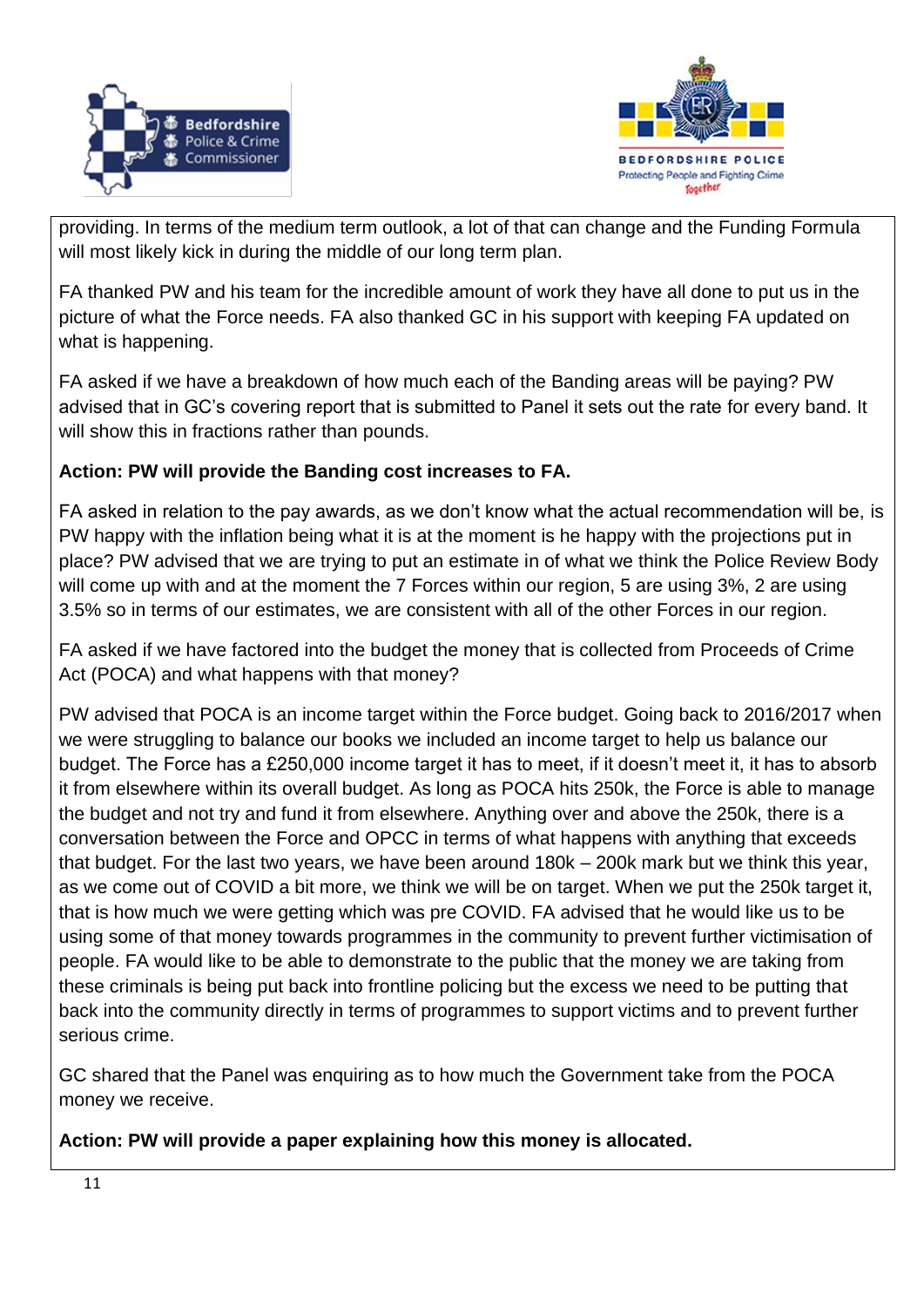



TR advised that over the medium to long term it is definitely going to go up as we are investing more in serious and organised crime and more fraud/financial capability but you have to build the resource, deliver the operations and then even when you get the results and seize funds, that can sometimes be 12 – 18 months before the money lands with the Force.

AV asked regarding the labelling so that we can see and track where the money goes. PW advised that it goes into frontline policing.

FA shared that he is keen to ensure that with this extra investment, into fighting serious and organised crime gangs, drug dealers etc that some of the money that we recoup from that should be going into projects and programmes in the communities to protect and prevent.

FA queried regarding PSD and the case regarding the two male senior officers who were dismissed for corrupt practices. What is the Force doing to be able to say to the public that in Bedfordshire we are absolutely on top of this and have there been any cases recently of anyone being dismissed or investigated for this type of practice within the Force. GF shared that this was Chief Superintendent and Chief Inspector in the Met that related to unauthorised expenditure on a credit card and then served them other conduct in relation to junior colleagues and behaviour towards them. We don't have anything equivalent in terms of investigations at the moment in terms of misuse of credit cards or anything like that. TR advised that this is something we do look for and have an Anti-Corruption capability within PSD and are investing more into PSD as the overall workforce is growing and therefore the risk increases. One of the things that was uplifted regionally this year was the Counter Corruption Unit at a regional level which is now working effectively with our PSD. TR is confident that we have taken measures and are reviewing regularly, he receives briefings on a monthly basis from the Head of PSD.

FA asked for any developments in terms of the fight against gangs, county lines etc in Bedfordshire. GF advised that we are delivering against the projected uplift target for ROCU and as always have a huge amount of activity going on with organised criminality throughout the County. TR updated that one of the issues was there was a concern at one point that we were not going to collectively as a group of 7 Forces, make our own uplift but we now have confidence that we will just about get there by the end of the year. We have an effective partnership approach to the other three P's of SOC within the county and GF confirmed that he is confident that the PCC will see that reported in due course. The activity is continuous and we are trying to promote it but our own resources and the regional ones are deployed within our county everyday. SB shared in October we had county lines intensification week and we carried out 9 warrants in that week, made 9 arrests and the vast majority of those are going through the judicial process. It showed that we recovered £77,500 central funded from the Home Office to support that activity and that was second only to Essex in our region. We have that coming up again in March which is something we can contribute to and show you what we do over that period. TR advised that we shouldn't just focus on the SOC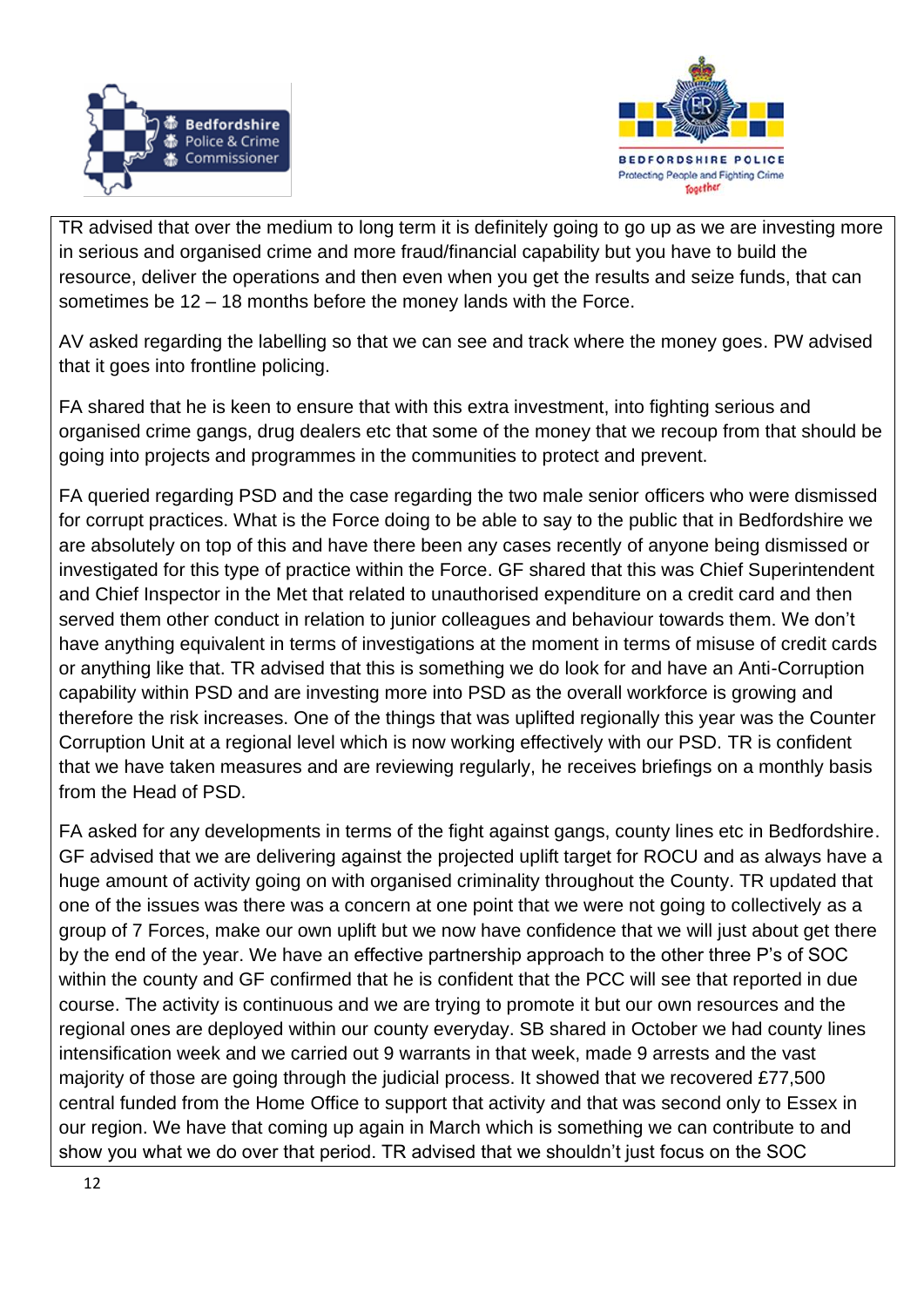



capabilities as we have had outcomes now because of our community teams and other frontline Officers. Twice this week we have seen impressive results against serious and organised crime delivered by our community teams seizing a significant amount of drugs, making arrests and that is happening more and more.

FA expressed his gratitude to the Community Team and the level of proactiveness that they are demonstrating on the streets. FA stated that he keeps up to date with the social media posts that the teams are posting and they are doing fantastic work.

PW advised in relation to SOC, that he can show FA what additional capabilities or greater investment we are making as a region in the event that the public ask what they are getting for the increase that they will be paying.

# **Action: PW to provide information in relation to SOC additional capabilities.**

FA asked for any updates regarding the Greyfriars building. PW advised that he is hoping by Monday, as the meeting with the Mayor and Bedford Borough Council is on Friday, the final piece of the jigsaw around development planning application will be resolved. At that point we should be in a position to start marketing the property. At the moment we are just looking in value for terms for money, knowledge of the area etc the best agent to go with. Once we have identified those, we have signed the legal obligations around the planning proposal. PW hopes by early February that we should be in a position to put the place on the market.

PW advised next year we will bring the Treasury Management Paper, the Capital Programme and the Revenue Budget all together.

FA asked for a written update regarding Halsey Road. PW advised that we need to allow the Estates Strategy work to run its course but in the meantime what we have done is we have now given the role to somebody around workshops and they are now looking at the options we can do and that will either be Bedfordshire Police on its own, a Police initiative, Police – Fire initiative or Blue Light initiative. They will also be looking at what we need to do in the short term to relieve ourselves from Halsey Road from workshops which then makes Halsey Road an easier place to dispose of. We are looking for the Estates Strategy to be completed in mid-March 2022.

AV advised that we have include a significant growth for the OPCC within the budget and we need to be prepared for people to ask why that is and I have prepared some that narrative around that. AV stated that just to reassure colleagues within the Force, we are acutely aware that every £1 that doesn't come to the Force to go into frontline Policing or the support to that frontline has to work really hard. In order for us to hold the Chief to account for the effective delivery of policing we have to have an infrastructure and the governance arrangements in place in order to do that. We have to have people who are qualified and competent in role in order to reassure the public what it is we are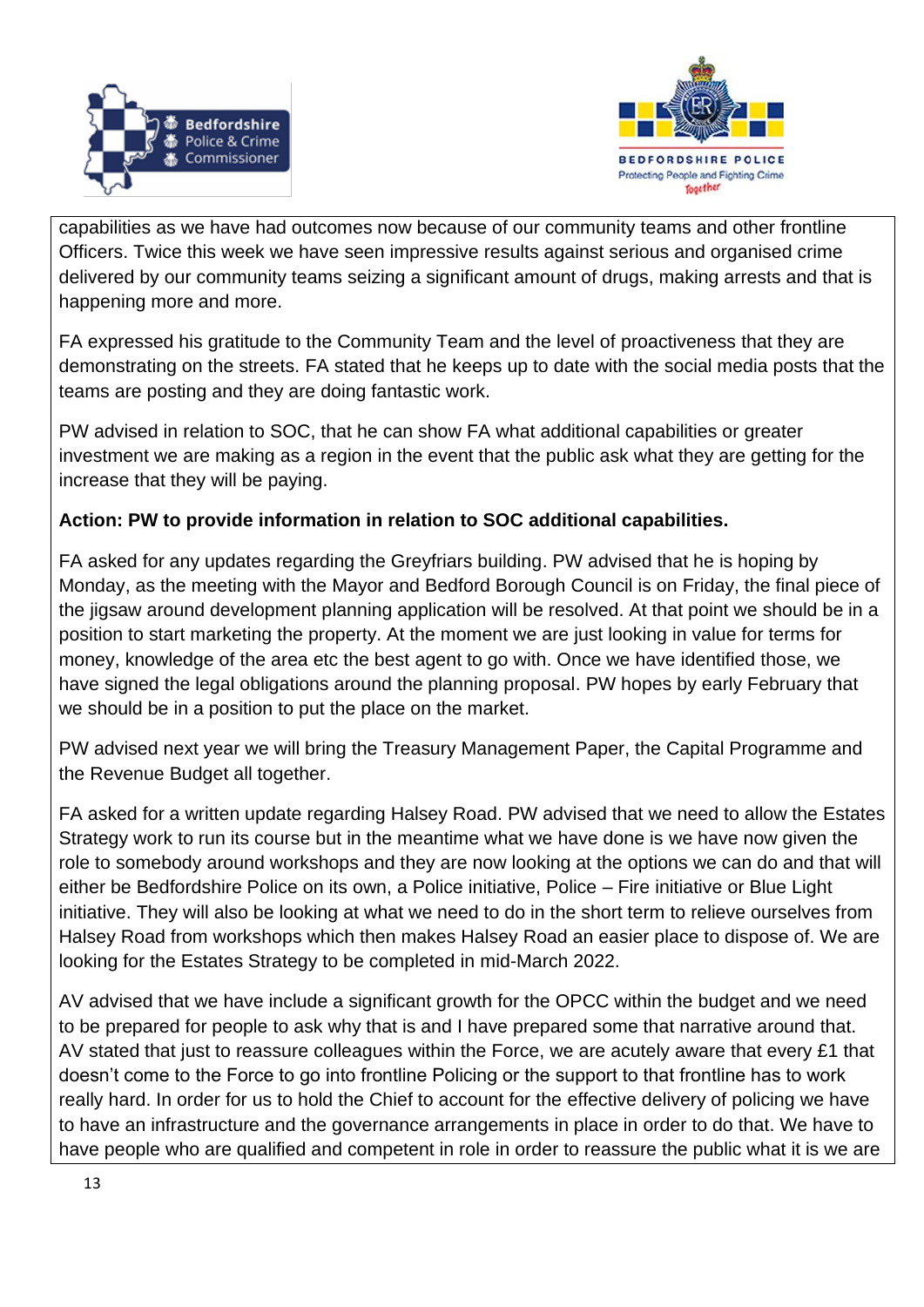



here to do and that it is being done effectively. In order to do that we do need to make some changes in the OPCC and we need to correct some of the curious decisions that have been taken in the past.

AV has agreed with GC and PW that we will use this year as a transitions year to realign some of those curious decisions that have been made within the budget over the past 5 – 6 years so that next year we are not having some of the blurred lines that we have perhaps had in the past in relation to funding. AV encouraged everyone on the call, when they are asked about the OPCC, to be clear that we do have that governance role to fulfil, and it is important that we get it right for the residents in the county. We are going to be taking on some additional secretariat support and trying to offer better independence between the supporting Panel. We are looking at how we can extend Stop and Search into independent parts of the governance which perhaps haven't been as independent as they could be and will be making sure that is in place in the short term.

# **Action: AV will send a communication to colleagues regarding the proposed growth within the OPCC.**

GC advised regarding some areas we expect will be asked at Panel, 600k efficiencies – it would be useful to have a breakdown of what these are. Sustainability and 0 emission vehicles, it would be good to have some information on what the Force is already doing and what we have got planned to do over 2022/2023. PW advised that he has asked for the Force to invest in 5 electric vehicles. The Panel members are asking about what is built in for utilities/inflation etc, could this be increased to 30% in the report instead of the 10% that is currently being reported. PW advised he will let GC know the composite of the 10%. GC thanked PW and his team for the report that they have provided.

# **Action: PW to provide this information to GC ahead of the Police and Crime Panel.**

# **ITEM 7 – COLLABORATION**

# **7.1 Risks and any key updates from the Force to OPCC**

GF updated regarding vetting and advised in February 2019 as a collaborative workforce we had 12,606 employees and at that time 74% had sufficient vetting for the role that they are in. Back then we were set an area for improvement by HMICFRS to have 87% of our vetting done to a sufficient level by January 2022. Our actual position is now 92% have sufficient vetting for the role that they are in which exceeded the AFI set for us by HMICFRS but then of course what happened is mid way through our Inspection in the wake of Sarah Everard, there were changes to the APP which meant that 100% was the requirement.

The workforce since 2018 has grown considerably as well and the projected workforce development that we know we are going to be subject as well as year 3 of uplift as well, currently as of January